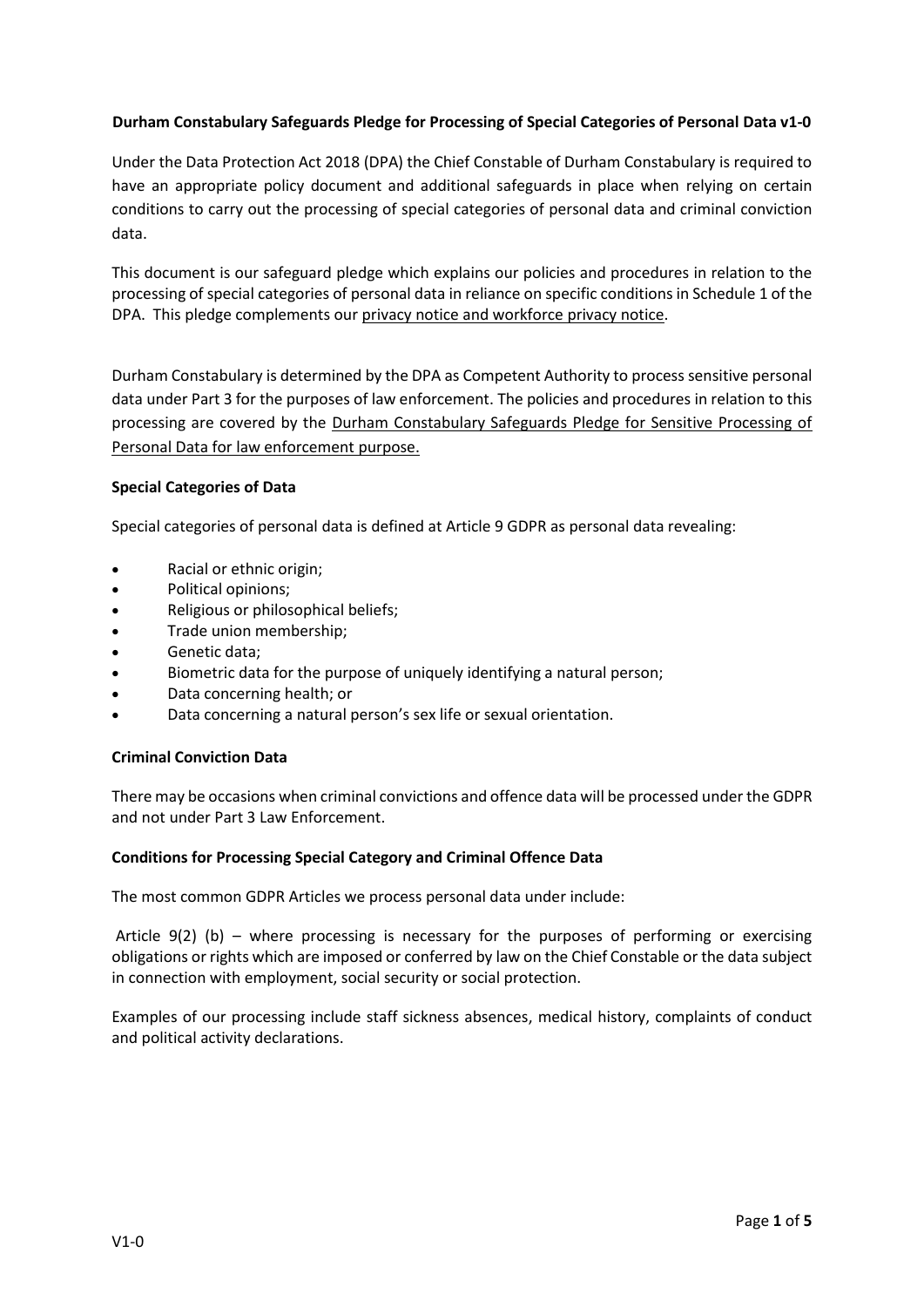Article 9 (2) (g) - reasons of substantial public interest. The Chief Constable has statutory responsibilities as defined in UK law. The role of the Chief Constable of Durham is to provide an efficient and effective police force, protect the public and to prevent and detect crime. As a public authority processing of personal data is often for the purposes of substantial public interest and is necessary for carrying out our role.

Examples of processing includes information we process in relation to the disclosure of personal data for safeguarding purposes, conduct matters, fitness for duty or employment that may fall out of statutory obligations for employment.

Article 9 (2) (j) – for archiving purposes in the public interest.

An example of our processing is the archiving of records which are in the public interest. Although the police service does not have a specific obligation under the Public Records Act 1958, records will be retained to meet potential obligations under the Inquiries Act 2005 and in line with national police guidelines.

Article 9 (2) (f) – for the establishment, exercise or defence of legal claims.

Our processing will include processing data relating to employment tribunal, judicial review or other litigation.

Article 9 (2) (c) – where processing is necessary to protect the vital interests of the data subject or of another natural person.

An example of processing would be accessing and sharing a member of staff's health information in a medical emergency.

We process criminal offence data under Article 10 of the GDPR.

Examples of our processing of criminal offence data include pre-employment checks and declarations by an officer or employee or in line with contractual obligations.

## **Processing which requires an Appropriate Policy Document**

Almost all of the substantial public interest conditions in Schedule 1 Part 2 of the DPA 2018, plus the condition for processing employment, social security and social protection data, require an appropriate policy document.

This pledge demonstrates that the processing of special categories of personal data and criminal offence data based on the specific Schedule 1 conditions is compliant with the requirements of the GDPR Article 5 principles and Schedule 1 Part 4 of the DPA.

## **The Data we Process**

Durham Constabulary processes special category data about members of the work force. The processing is necessary to fulfil our obligations as an employer and public authority. This includes information about health and wellbeing, ethnicity, photographs and their membership of any trade union. Further information about this processing can be found in our workforce privacy notice.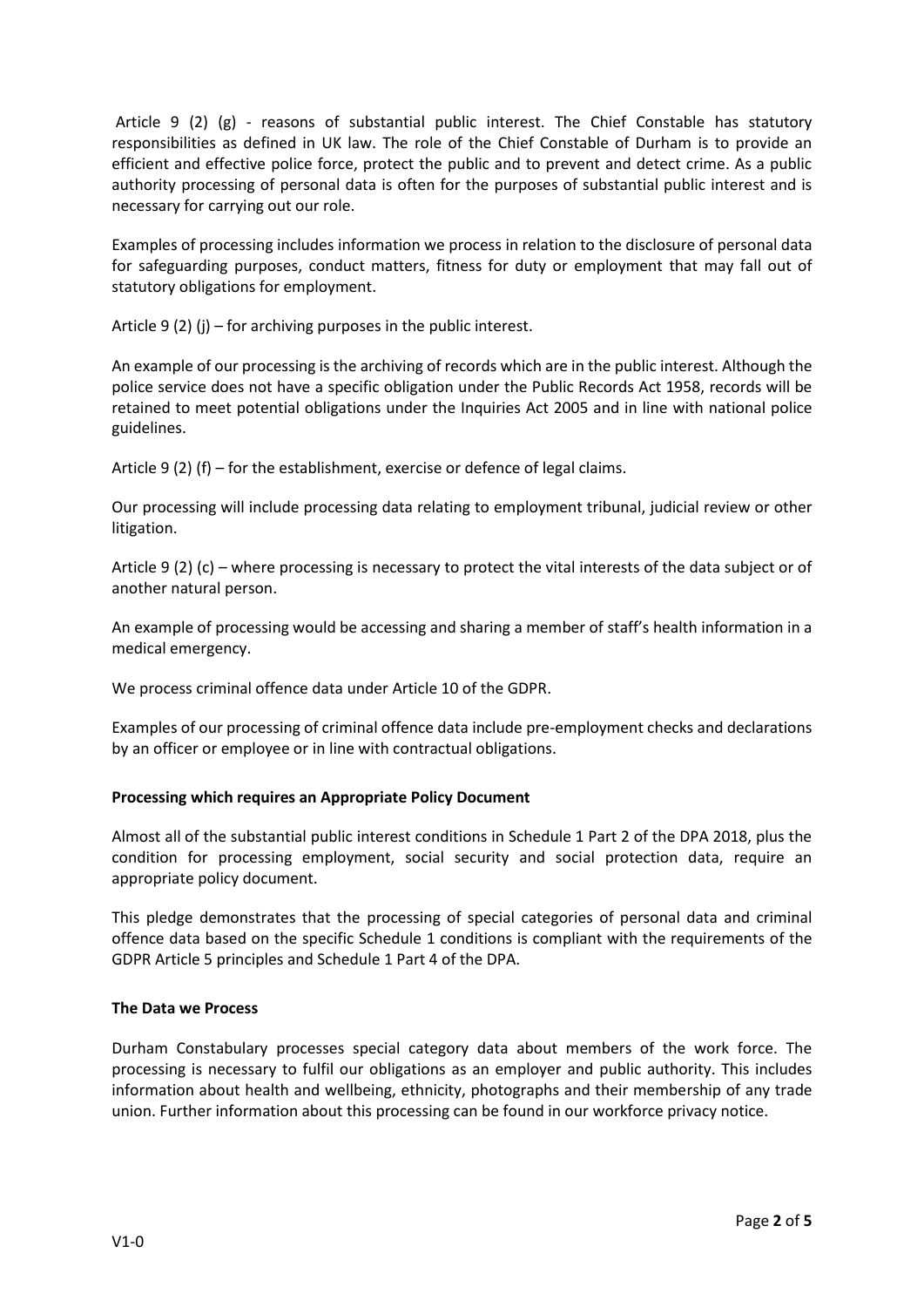Our processing for reasons of substantial public interest relates to the data we process in order to fulfil our statutory function as a public service. This may be information to help safeguard individuals or to ensure the efficient and effective use of public funds.

In the performance of our public task we may process criminal conviction data outside of the law enforcement purpose to protect and safeguard the public.

# **Schedule 1 Conditions for Processing**

The following are the most common conditions Durham Constabulary will process special categories of data under Part 1 of Schedule 1:

**Paragraph 1(1)** employment, social security and social protection.

The following are the most common conditions Durham Constabulary will process special categories of data under Part 2 of Schedule 1 – substantial public interest:

- **Paragraph 6 (1) and (2)(a) (b)** statutory etc
- **Paragraph 8 -** equality of opportunity or treatment
- **Paragraph 10 (1)** preventing or detecting unlawful acts
- **Paragraph 11 (1) and (2)** protecting the public against dishonesty
- **Paragraph 12 (1) and (2)** regulatory requirements relating to unlawful acts and dishonesty
- **Paragraph 15 -** suspicion of terrorist financing and money laundering
- **Paragraph 17** counselling etc
- **Paragraph 18**  safeguarding of children and of individuals at risk
- **Paragraph 21**  occupational pensions
- **Paragraph 24 (1) and (2)** disclosure to elected representatives
- **Paragraph 25 -** informing elected representatives about prisoners
- **Paragraph 26 -** publication of legal judgments

## **Criminal Offence Data**

The most common conditions we process criminal offence data for in Parts 1 and 2 of Schedule 1:

- **Paragraph 1** employment, social security and social protection
- **Paragraph 6 (2) (a)** statutory, etc. purposes
- **Paragraph 10 –** preventing or detecting unlawful acts
- **Paragraph 11** protecting the public against dishonesty etc.
- **Paragraph 18** safeguarding of children and individuals at risk
- **Paragraph 24** disclosure to elected representatives
- **Paragraph 26** publication of legal judgments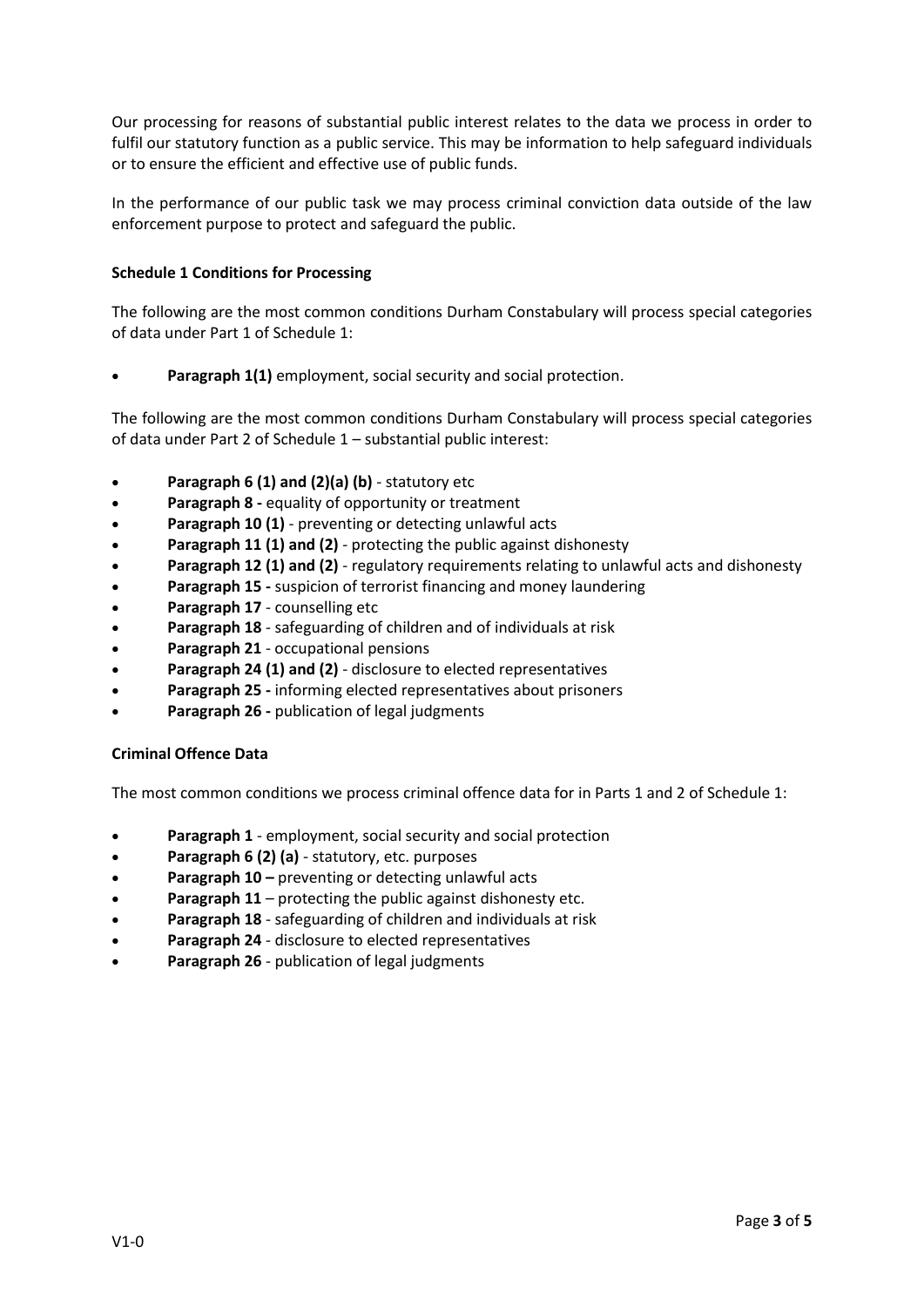## **How we will meet the principles for processing in reliance on specific conditions**

#### **Lawful, Fair and Transparent**

Durham Constabulary will undertake processing in reliance on specific conditions where there is a lawful basis to do so.

We will communicate fair processing information to individuals through the Durham Constabulary website. Wherever possible on request we will also make the same information available to individuals by other methods.

We will communicate processing to members of the constabulary and other relevant individuals who carry out tasks on behalf of the constabulary by way of a workforce privacy notice which will be made available through appropriate methods. Where appropriate it may be necessary to inform individuals of certain data processing on a case by case basis and this will form part of organisational policy, procedure and process.

#### **Specified Purpose**

We will process personal data for purposes as explained above, the processing will be necessary and proportionate to that purpose and will undertake steps to ensure compatibility assessments are carried out to establish that any further processing is lawful.

We may share data with another controller and this will only take place when authorised by law to do so.

We may undertake joint controller status with other controllers.

#### **Data Minimisation**

Any personal data collected will be limited to that which is necessary for the purposes of processing. Where it is identified that personal data obtained or provided is excessive to the purpose, we will review and take steps to erase or if not possible take measures to minimise further processing.

#### **Accuracy**

We will ensure as far as possible that the data we hold is accurate and kept up to date. Officers and employees of the Constabulary will undertake amendments or augmentation of personal data when it is appropriate to do so.

Where it is identified and verified that any personal data which is held is inaccurate, we will take every reasonable step to erase or rectify without delay. If it is not possible to erase or rectify we will take steps to minimise further processing. Where a lawful basis exists to continue processing data we may conclude to retain or not take steps to rectify the data. In the cases where this is identified the decision will be documented.

## **Storage Limitation**

Special categories of data processed by us will be retained in line with local and national retention guidance and where applicable, we seek to comply with the Authorised Professional Practice for the